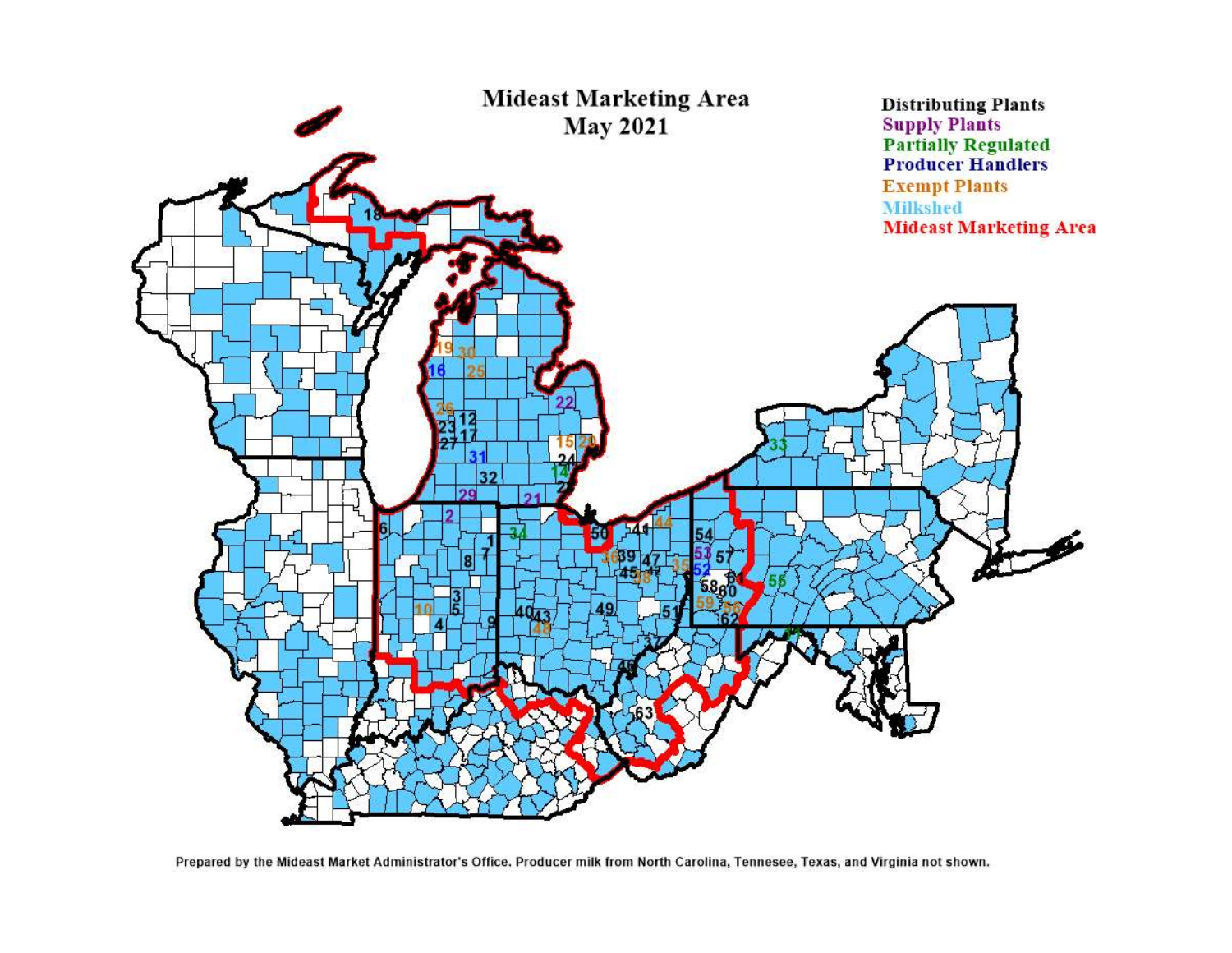## Mideast Marketing Area Plants for May 2021

| <b>State</b>    | <b>Plant</b>                           | <b>City</b>          | County                | <b>Differential</b> | <b>Plant Type</b>       |
|-----------------|----------------------------------------|----------------------|-----------------------|---------------------|-------------------------|
| Indiana         | 1. Blue Kingfisher, LLC dba Walmart    | <b>Fort Wayne</b>    | <b>Allen</b>          | 1.80                | <b>Distributing</b>     |
|                 | 2. Dairy Farmers of America            | Goshen               | <b>Elkhart</b>        | 1.80                | <b>Supply</b>           |
|                 | 3. East Side Jersey Dairy Inc.         | Anderson             | <b>Madison</b>        | 2.00                | <b>Distributing</b>     |
|                 | 4. The Kroger Company                  | Indianapolis         | <b>Marion</b>         | 2.00                | <b>Distributing</b>     |
|                 | 5. Nestle USA, Inc.                    | Anderson             | Madison               | 2.00                | <b>Distributing</b>     |
|                 | <b>6. Pleasant View Dairy Corp.</b>    | Highland             | Lake                  | 1.80                | <b>Distributing</b>     |
|                 | 7. Prairie Farms Dairy Inc.            | <b>Fort Wayne</b>    | <b>Allen</b>          | 1.80                | <b>Distributing</b>     |
|                 | <b>8.Schenkel's Dairy</b>              | Huntington           | <b>Huntington</b>     | 1.80                | <b>Distributing</b>     |
|                 | 9. Smith Foods, Inc.                   | <b>Richmond</b>      | Wayne                 | 2.00                | <b>Distributing</b>     |
|                 | <b>10. Traders Point Farm Organics</b> | <b>Zionsville</b>    | <b>Boone</b>          | 2.00                | <b>Exempt</b>           |
| Maryland        | 11. Potomac Farms Dairy Inc.           | Cumberland           | Allegany              | 2.60                | Partially Reg.          |
| Michigan        | 12.Schreiber Foods, Inc.               | <b>Grand Rapids</b>  | Kent                  | 1.80                | <b>Distributing</b>     |
|                 | 13. Calder Brothers Dairy Inc.         | <b>Lincoln Park</b>  | Wayne                 | 1.80                | <b>Distributing</b>     |
|                 | 14.C.F. Burger Creamery                | <b>Detroit</b>       | Wayne                 | 1.80                | <b>Partially Reg.</b>   |
|                 | <b>15. Cook's Farm Dairy</b>           | Ortonville           | Oakland               | 1.80                | <b>Exempt</b>           |
|                 | <b>16. Country Dairy</b>               | <b>New Era</b>       | Oceana                | 1.80                | <b>Producer Handler</b> |
|                 | <b>17. Country Fresh Grand Rapids</b>  | <b>Grand Rapids</b>  | Kent                  | 1.80                | <b>Distributing</b>     |
|                 | <b>18. Country Fresh Jilbert</b>       | Marquette            | <b>Marquette</b>      | 1.80                | <b>Distributng</b>      |
|                 | <b>19. Cream Cup Dairy</b>             | Kaleva               | <b>Manistee</b>       | 1.80                | <b>Exempt</b>           |
|                 | <b>20. Crooked Creek Farm Dairy</b>    | Romeo                | Macomb                | 1.80                | <b>Exempt</b>           |
|                 | <b>21. Dairy Farmers of America</b>    | Adrian               | Lenawee               | 1.80                | <b>Supply</b>           |
|                 | <b>22.Dairy Farmers of America</b>     | <b>Cass City</b>     | Tuscola               | 1.80                | <b>Supply</b>           |
|                 | 23.fairlife, LLC                       | Coopersville         | <b>Ottawa</b>         | 1.80                | <b>Distributing</b>     |
|                 | <b>24. Guernsey Farms Dairy</b>        | Northville           | Oakland               | 1.80                | <b>Distributing</b>     |
|                 | <b>25.Hilhoff Dairy</b>                | <b>Hersey</b>        | Osceola               | 1.80                | <b>Exempt</b>           |
|                 | <b>26.Lacolombe Torrefaction</b>       | <b>Norton Shores</b> | Muskegon              | 1.80                | <b>Exempt</b>           |
|                 | 27. Meijer Distribution, Inc.          | Holland              | <b>Ottawa</b>         | 1.80                | <b>Distributing</b>     |
|                 | 28. Michigan Dairy, LLC                | Livonia              | Wayne                 | 1.80                | <b>Distributing</b>     |
|                 | 29. Michigan Milk Producers Assoc.     | Ovid                 | <b>Clinton</b>        | 1.80                | <b>Supply</b>           |
|                 | 30. Moomers Homemade Ice Cream         | <b>Traverse City</b> | <b>Grand Traverse</b> | 1.80                | <b>Exempt</b>           |
|                 | 31. Moo-ville Creamery                 | <b>Nashville</b>     | <b>Barry</b>          | 1.80                | <b>Producer Handler</b> |
|                 | 32. Prairie Farms Dairy Inc.           | <b>Battle Creek</b>  | Calhoun               | 1.80                | <b>Distributing</b>     |
| <b>New York</b> | <b>33. Upstate Farms Cooperative</b>   | <b>Buffalo</b>       | Erie                  | 2.20                | <b>Partially Reg.</b>   |
| Ohio            | 34. Arps Dairy Inc.                    | <b>Defiance</b>      | <b>Defiance</b>       | 1.80                | Partially Reg.          |
|                 | 35. Baker's Golden Dairy               | <b>New Waterford</b> | Columbiana            | 2.00                | <b>Exempt</b>           |
|                 | <b>36. Buckeye Country Creamery</b>    | Ashland              | Ashland               | 2.00                | <b>Exempt</b>           |
|                 | 37. Eastside Jersey Dairy- Marietta    | Marietta             | Washington            | 2.00                | <b>Distributing</b>     |
|                 | <b>38. Green Field Farms Dairy</b>     | Wooster              | Wayne                 | 2.00                | Exempt                  |
|                 | 39. Hartzler Family Dairy, Inc.        | Wooster              | Wayne                 | 2.00                | <b>Distributing</b>     |
|                 | 40. Meijer Distribution, Inc.          | <b>Tipp City</b>     | Miami                 | 2.00                | <b>Distributing</b>     |
|                 | 41. New Dairy Ohio, LLC                | Cleveland            | Cuyahoga              | 2.00                | <b>Distributing</b>     |
|                 | <b>42. Paint Valley Dairy</b>          | <b>Beach City</b>    | <b>Stark</b>          | 2.00                | <b>Exempt</b>           |
|                 | 43. Reiter Dairy, LLC                  | Springfield          | <b>Clark</b>          | 2.00                | <b>Distributing</b>     |
|                 | <b>44. Rowdy Cow Dairy</b>             | <b>Burton</b>        | Geauga                | 2.00                | Exempt                  |